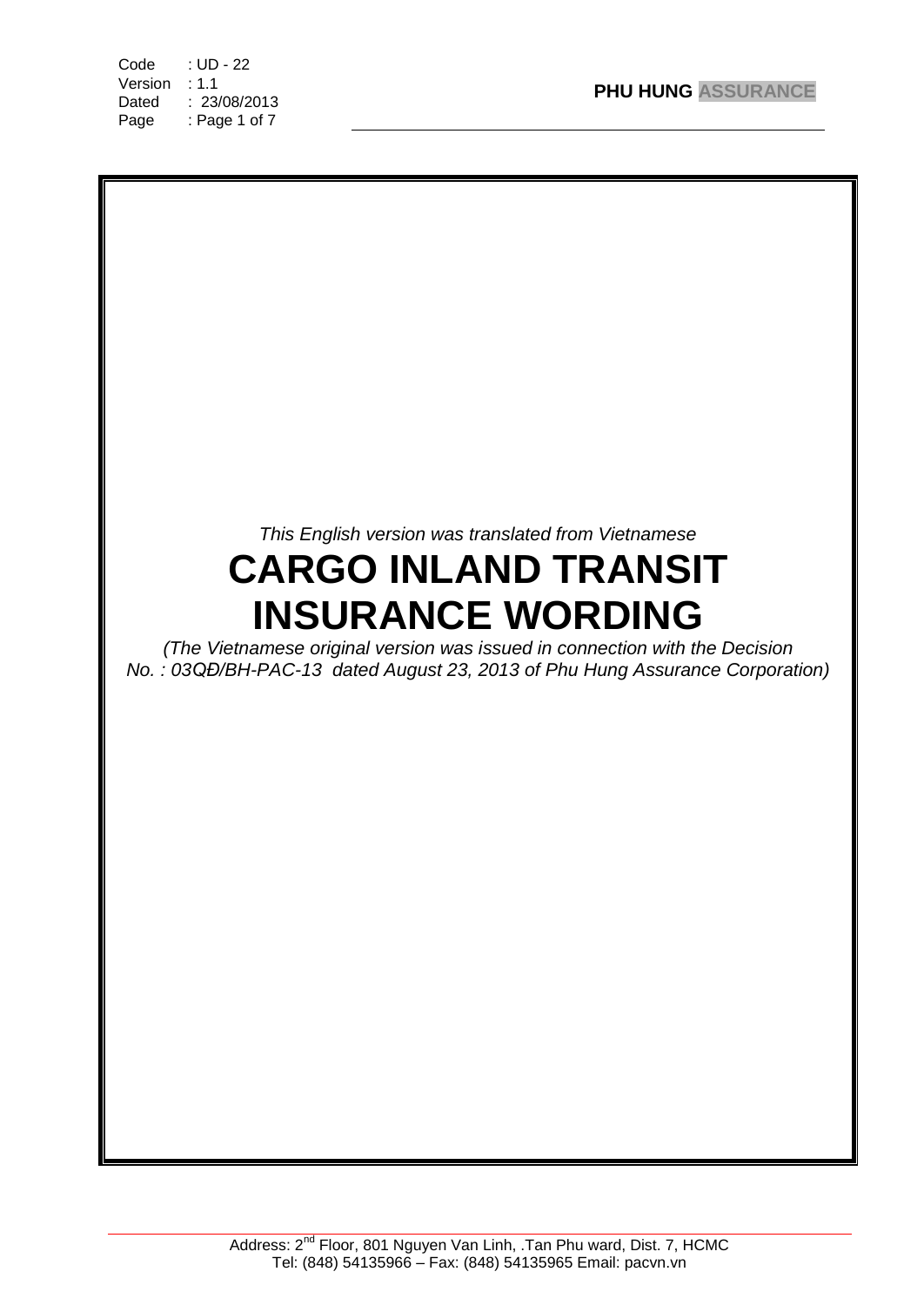# **CHAPTER I**

## **GENERAL PROVISIONS**

**Article 1:** These clauses shall apply to insurance on goods transported by land, by railways and by waterways within the territory of the Socialist Republic of Vietnam.

**Article 2:** By specific agreement in the insurance contract these clauses shall also be used to apply to insurance on goods transported from Vietnam to neighboring countries and goods transported from overseas countries to neighboring countries with permission for their transit through Vietnam by the above methods of transport.

## **CHAPTER II**

## **SCOPE OF INSURANCE**

**Article 3:** Phu Hung Assurance Corporation (hereafter call Phu Hung), except as provided in Chapter III below, shall be liable for the loss of or damage to the goods insured proximately caused by:

- 1. fire or explosion,
- 2. earthquake, typhoon, inundation, cyclone catastrophic, tsunami and lightning,
- 3. means of conveyance being sunk, overturned, capsized, fallen down or stranded, collision or contact of conveyance with any other external object or derailment,
- 4. blowing down of tree, collapse of bridge or tunnel and other structures,
- 5. means of conveyance of goods being missing,
- 6. general average sacrifice.

**Article 4:** In the event of loss or damage within the scope of cover under this insurance as started above, Phu Hung shall also be liable for the following expenses:

- 1. Reasonable expenses and costs incurred by the Insured and his servants or agents in averting or minimizing loss of or damage to the insured goods.
- 2. Charges for unloading, storing and forwarding the insured goods that were properly incurred at an refuge place of call as a result of the operation of a risk covered by this insurance.
- 3. Reasonable expenses incurred for surveying and ascertaining loss or damage for which Phu Hung is to be liable.
- 4. General average expenses and salvage charges.

### **CHAPTER III**

### **EXCLUSIONS**

**Article 5:** Unless otherwise agreed, Phu Hung shall not be liable for loss damage or expense caused by:

- 1. war, strikes, civil war, revolution, rebellion, insurrection, or civil strife, mines, torpedoes, bombs or other weapons of war,
- 2. direct or indirect consequence of radiation or radiation contamination arising from the use of atomic energy or nuclear fission and/or fusion or like reaction or radioactive matter,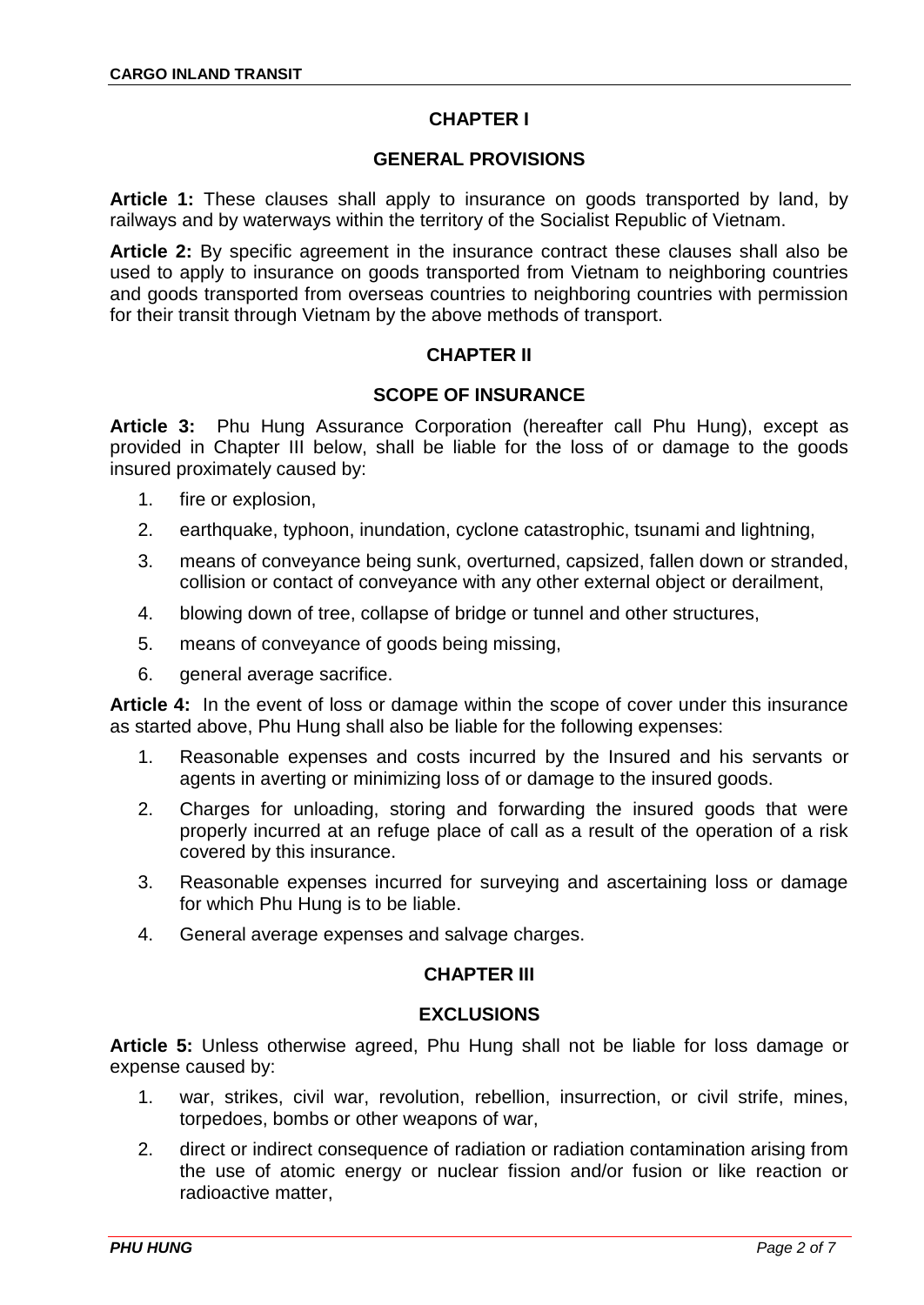- 3. willful misconduct or unlawful act of the Insured or his servants,
- 4. inherent vice, or nature of goods insured,
- 5. overload or inadequate stowage of goods,
- 6. inadequate packing, unsuitability of packing , or loading of goods in damaged condition,
- 7. ordinary leakage, ordinary loss in weight or volume of the goods insured in the course of transit,
- 8. unfitness of conveyance for the safe carriage of traffic,
- 9. loss damage or expense proximately caused by delay, even though delay caused by a risk insured against,
- 10. the loss ocuured before the contract of insurance was concluded,
- 11. the goods are to be forwarded to a destination other than place, which they are insured in this insurance

#### **CHAPTER IV**

#### **PERIOD OF INSURANCE**

**Article 6:** Except as provided in Article 5 above, this insurance attaches from the time the insured goods are loaded in the means of conveyance at the place of departure named in the contract of insurance for the commencement of transit, continues during the ordinary course of transit and terminates at the time the goods are discharged from such means of conveyance at the destination named in the contract of insurance.

**Article 7:** In the above course of transit where there occurs any event stated in the Article 3 that leads to an extraordinary transhipment or deviation of voyage, this insurance shall remain in force, provided that a promp notice is given to Phu Hung and an additional premium shall be paid by the Insured, if required.

## **CHAPTER V**

#### **INSURANCE APPLICATION, INSURED VALUE AND AMOUNT INSURED**

## **Article 8:**

- 1. To be covered, the applicant shall fill in an Application Form in which the following items to be declared:
	- a) Name of the Insured,
	- b) Description, nature and type of packing, marks of the goods to be insured,
	- c) Weight, quantity and value of the goods to be insured,
	- d) Voyage (place of dispatch destination and transhipment, if any)
	- e) Name of the carrier, kinds of conveyances and their registration numbers,
	- f) Date of departure of the conveyance and estimated time of arrival.
- 2. Phu Hung shall issue a "Certificate of Insurance" on the basis of the Application Form.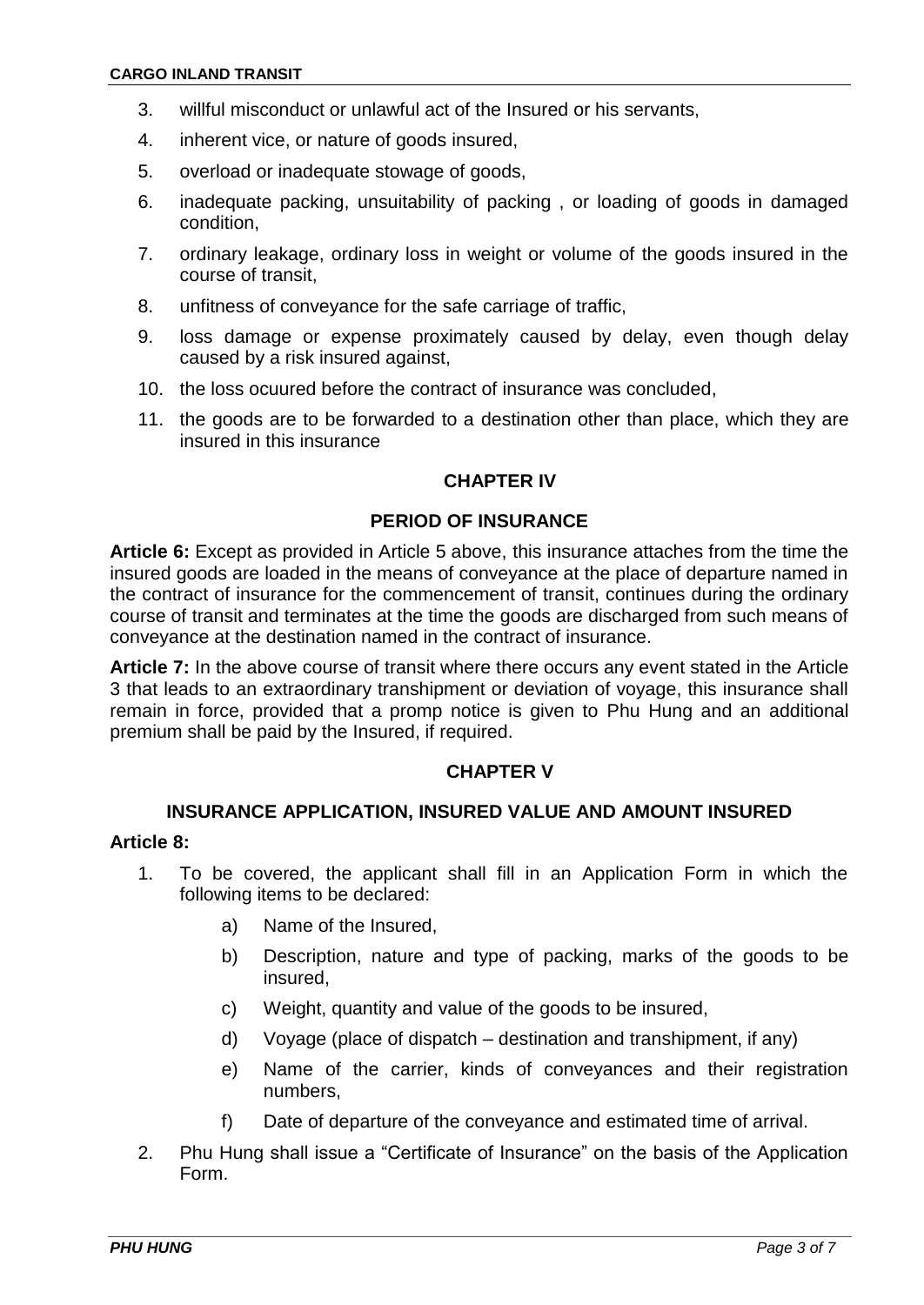- 3. The Insured shall pay the insurance premium to Phu Hung at the time of receipt of the Certificate of Insurance. This insurance shall not attach until the premium is paid properly, unless otherwise agreed.
- 4. After issuing the Certificate of insurance if there occurs any change in the declaration made by the Insured in connection with the goods insured, the Insured shall be bound to give immediate notice to Phu Hung of such change or occurrence upon being aware thereof.

Phu Hung shall, upon receipt of such notice, issue an Endorsement and may demand for an additional premium.

**Article 9:** In the event of an error or omission in making any declaration or concealment by the Insured of the items as specified in the Application Form or of the change or occurrence as notified to Phu Hung, Phu Hung shall not be liable for loss or damage should be covered under this insurance but has the right to receive the insurance premium.

**Article 10:** A Certificate of Insurance may be assigned to another party upon endorsement by the Insured or his legally authorised representative.

**Article 11:** The amount insured of the insured goods shall be the value declared by the Insured and agreed to by Phu Hung.

If the Insured fail to declare the amount insured, the insurable value shall be applicable and computed as follows: The insurable of the insured goods shall be the aggregate of the invoice value, freight and insurance premium of the goods hereby insured.

Unless otherwise agreed, an anticipated profit may be incorporated in the amount insured declared by the Insured. It shall, however, not exceed 10% (ten percent) of the insurable value.

## **CHAPTER VI**

### **OBLIGATION OF THE INSURED IN CASE OF LOSS**

**Article 12:** In case of loss or damage within the scope of this insurance as mentioned in Article 3 and 4, the Insured, his servants or representatives shall

- 1. inform immediately the local authorities of the occurrence in order to fulfil their formalities related to the case in accordance with the current legislation,
- 2. notify Phu Hung immediately for survey arrangement,
- 3. take all necessary measures to rescue and preserve the goods for the purpose of preventing and minimizing further loss or damage,
- 4. execute necessary procedures to ensure that all rights against responsible carriers or other third parties are properly preserved and exercised.

If the Insured fail to fulfil the above obligations, Phu Hung shall have the rights to repudiate the claim entirely or partly.

**Article 13:** The Insured shall, when filling a claim with Phu Hung in respect of loss or damage under this insurance, submit a complete set of following documents:

- 1. Original Certificate of Insurance,
- 2. Original of Contract of carriage, Bill of Lading or Waybill of Lading issued by the carrier,
- 3. Invoice together with specifications, weight/quantities notes,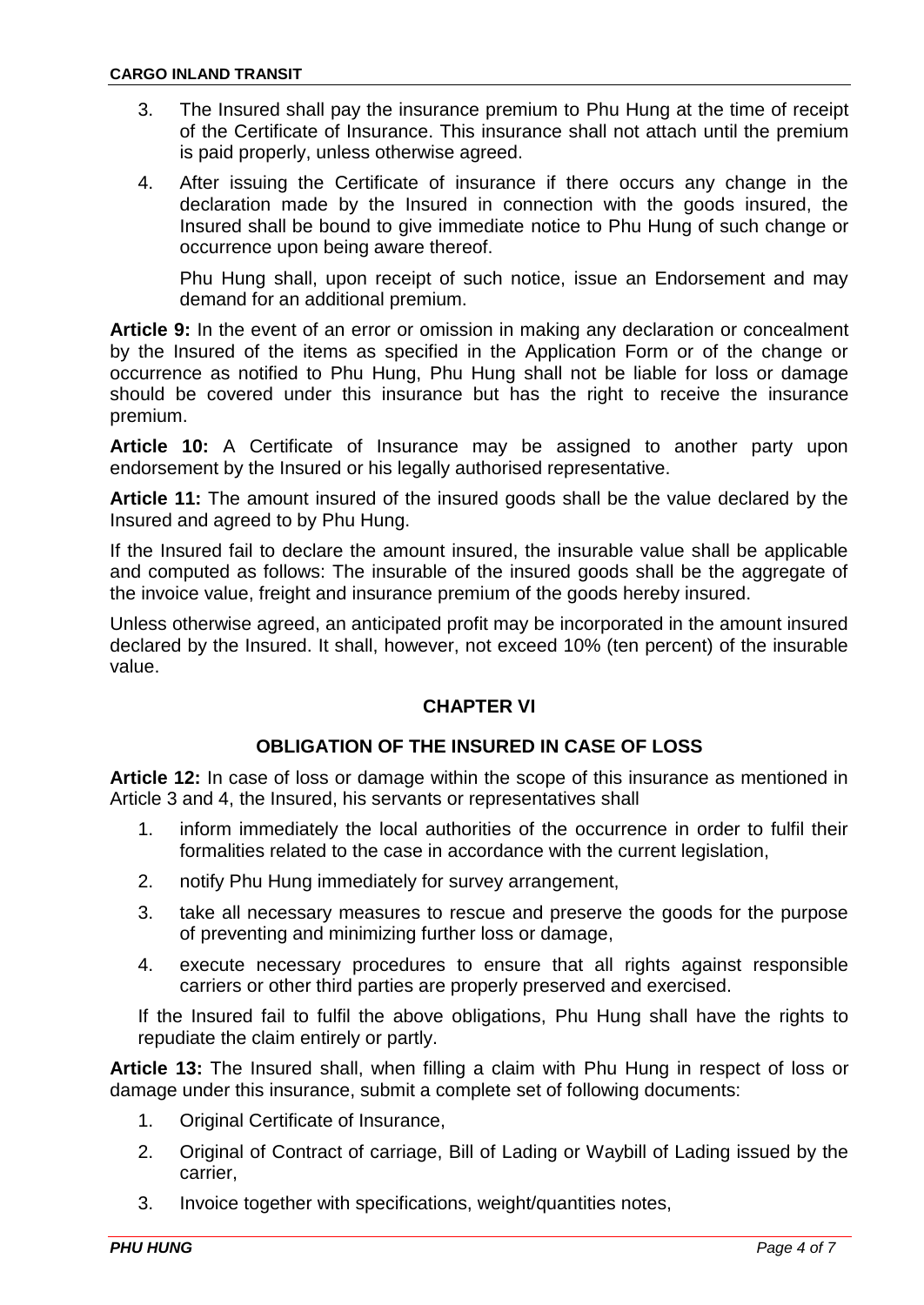- 4. Survey report showing the extents of the loss or damage,
- 5. Investigating report on casualty issued by the local authority,
- 6. Correspondence exchanged between the Insured and the carriers or other third parties regarding their liability for the loss or damage,
- 7. Claims Application,
- 8. Others documents as PAC's request (if any).

#### **CHAPTER VII**

### **TOTAL LOSS AND PARTIAL LOSS**

#### **Article 14:**

- 1. Total loss herein shall be deemed to include an actual total loss and a constructive total loss
	- a) If, after having sustained loss or damage coverable under this insurance, insured goods are totally destroyed or so seriously damaged as to cease to be the thing of the original species or the Insured is irretrievably deprived of possession thereof, it shall be deemed to be an actual total loss.
	- b) Where the loss of or damage to the insured goods is coverable under this insurance, and an actual total loss appears to be unavoidable or because the costs of recovering, reconditioning and forwarding the goods to the destination specified in the Certificate of Insurance may exceed the sum insured, it shall be deemed to be a constructive total loss.
- 2. Any loss or damage which does not belong to the categories as provided in two above paragraphs should be deemed to be a partial loss.

**Article 15:** Where the means of conveyance is missing, the insured goods shall be deemed to be an actual total loss.

The means of conveyance shall deemed to be missing where it fails to reach the destination named in the Certificate of insurance, and no news of it is received. The period of time required to constitute the missing of a conveyance shall not be less than three months counting from its estimated time of arrival at such destination.

#### **CHAPTERVIII**

### **CLAIMS SETTLEMENT AND PAYMENT**

**Article 16:** Where there is a partial loss, the claim amount is calculated by multiplying the extent of loss by the amount insured. The extent of loss is ascertained by comparing the difference between the gross sound and remained values at the place of arrival bears to the gross sound value.

**Article 17:** The liability of Phu Hung shall limited to the amount insured.

- Where the amount insured of the insured goods is lower than the insurable value, the indemnity to be paid by Phu Hung for loss, damage and expenses as specified in Clause 3 and 4 above shall be of such proportion as the amount insured bears to the insurable value.
- Where the amount insured of the goods is in excess of the insurable value, the part by which the amount insured exceeds the insurable value shall be void.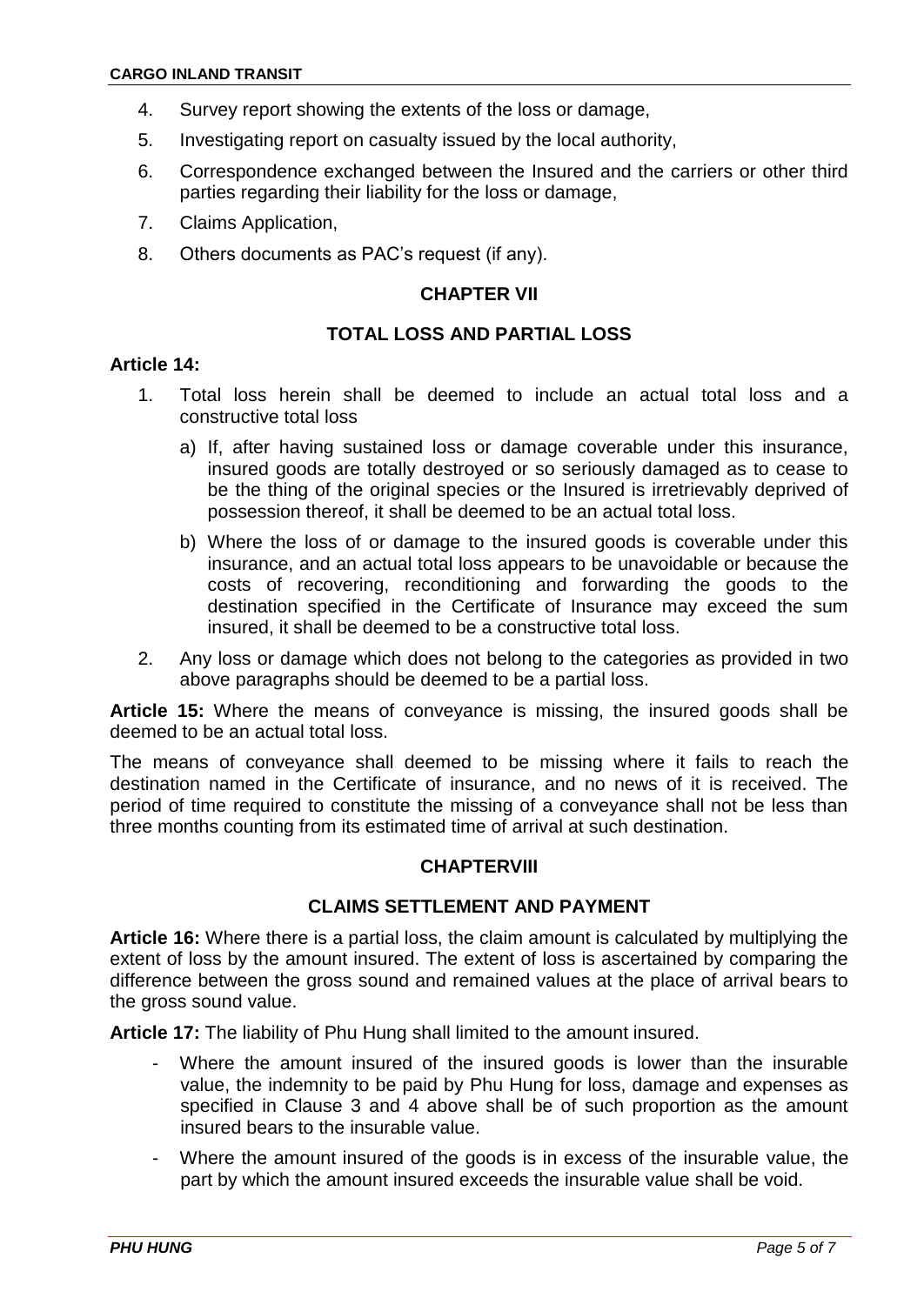**Article 18:** Phu Hung shall have the right to be discharged from all liabilities under this insurance by waiving the interest in the insured goods and the right of recovery from the third party and paying the amount insured in full.

**Article 19:** In case of compliance of Phu Hung's instruction by the Insured for the purpose of averting or minimizing loss or damage, Phu Hung shall be liable to reimburse the Insured for necessary and reasonable expenses incurred by him for that purpose even though the aggregate amount of expenses together with the indemnity for the loss may exceed the amount insured.

### **Article 20:**

1. After consideration and confirmation for the validity and legality of the claim documents submitted by the Insured, Phu Hung shall effect payment of the claim within fifteen (15) days of receipt of such claim documents.

Where the claim documents are found unsuitable or required further verification or the loss or damage if proved to be out of the cover, Phu Hung shall notify the Insured in writing of such cases within fifteen (15) days of receipt of the claim documents.

Where no comment is given in writing by the Insured within thirty (30) days of receipt of notice of claim payment or notice of claim refusal, such claim shall be deemed to be terminated.

- 2. Upon payment of the claim, Phu Hung may deduct from the claim amount thereof such credit items as the proceeds realized from a sale of the saved goods and the amount recovered from the third party by the Insured.
- 3. Where the conveyance was missing and the insured goods were deemed to be an actual total loss, or the goods were lost, and after the payment of the claim amount those goods are found out not to have perished, such finding goods shall be possessed by Phu Hung and processed according to the current regime of government.

### **CHAPTER IX**

## **SUBROGATION AND ABANDOMENT**

#### **Article 21:**

- 1. Upon the payment of the claim amount all the claims and rights against third party of the Insured is to be subrogated to Phu Hung, to the extent of the claim amount paid, together with the whole set of necessary documents relating to such claims and rights.
- 2. If the Insured renounces such rights or if to realize the recourse would become impossible through his fault (lapse of term for presenting the claim against party liable for the loss etc…), Phu Hung is discharged to the appropriate extent from obligation to pay the claim amount and in the event of this claim has already been paid under this insurance, the Insured is obliged to refund to Phu Hung a part or full claim amount received according to the specific circumstance.

**Article 22:** Where paying for a total loss (either of the whole or a part of the insured goods), Phu Hung thereupon becomes entitled to take over the interest of the Insured from the remained goods so paid for in accordance with the current legislation.